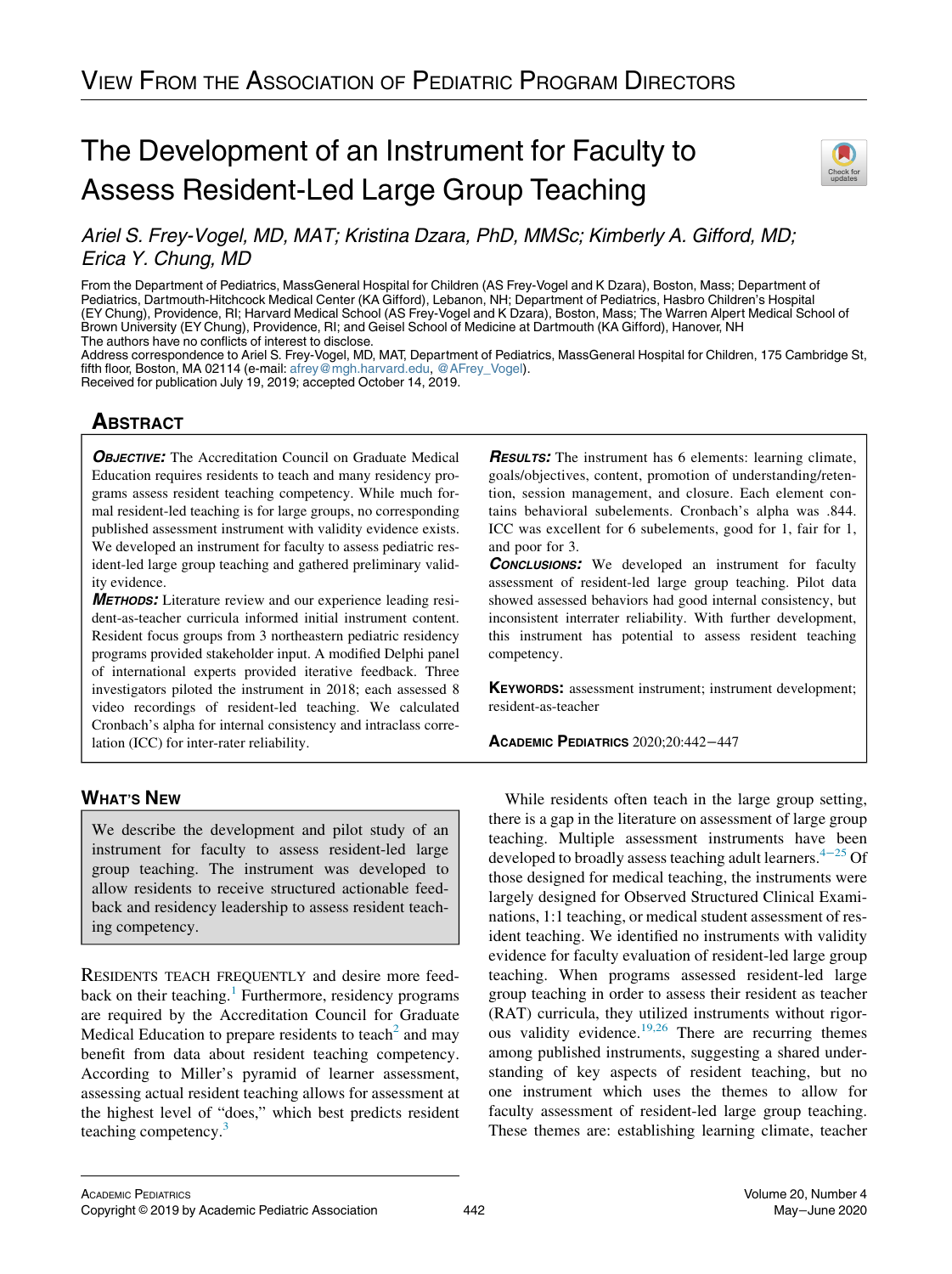enthusiasm, initial learner assessment, goal communication, session control, instructional techniques, teacher knowledge, active learner involvement, learner evaluation and feedback, and application of concepts taught.

This study aims to systematically develop an instrument, building on these themes, for faculty to assess resident-led large group teaching. The instrument will serve 2 purposes, to provide: 1) residents objective assessment and feedback and 2) residency program directors data on individual resident teaching competency.

### **METHODS** METHODS

#### **STUDY SITES**

The study authors are pediatricians (A.F.V., K.D., and E. C.) at 3 academic teaching hospitals who lead RAT curricula for pediatric residents and a medical education researcher (K.D.). These sites are MassGeneral Hospital for Children and Brown, both medium-sized urban residency programs, and Dartmouth, a smaller rural program, all in northeastern United States. At each site, all postgraduate year (PGY) 3 pediatric residents (and PGY4 medicine-pediatric residents at one site) participate in a RAT curriculum leading 2 to 8 case-based teaching conferences per year for a group of 10 or more mixed learners including medical students, residents, and faculty. Small groups require faceto-face interactions among and active involvement by all participants<sup>27</sup>; because these requirements are difficult to achieve with an audience of 10 or more, we define this as a large group. At each site, the specific requirements for conference vary, but most residents present a case. Residents receive varying degrees of mentorship, observation, and feedback on their teaching and the emphasis placed on large group teaching varies across sites. The Institutional Review Boards at Partners Healthcare, Dartmouth College, and Rhode Island Hospital exempted the instrument development from review and approved the pilot study.

We developed a list of core instrument content based on our experiences and a literature review [\(Figure,](#page-2-0) Step 1). $4-25$  $4-25$  We revised the instrument with each subsequent round of input (2017–2018). First, a 1-hour focus group of 4 to 11 residents from all levels of training was held at each site to identify areas of assessment and feedback that would improve teaching. All residents were invited to participate via email; focus group sizes were determined by resident interest and availability. The focus groups were led by K.D., who has no evaluative role in any residency program ([Figure](#page-2-0), Step 2).

We then recruited a group of 14 international faculty with expertise in RAT curricula, assessment, and instrument development to create a modified Delphi panel; the study authors did not participate in this panel. The faculty were chosen based on our review of the RAT literature and personal knowledge of their work with a goal of recruiting a group with diverse geographical representation, medical specialty, training (MD and PhD), and expertise area. All panel members were asked for input simultaneously via survey for each round. Through 3 rounds of instrument review, the panel provided input on the importance of the subelements, the relationship between the subelements, and appropriate anchors for rating the behaviors ([Figure,](#page-2-0) Steps 3−5).

We invited all senior pediatric residents scheduled to lead upcoming conferences at each site to participate in a pilot (Spring 2018). Ten residents between the 3 sites volunteered to have 1 to 2 of their self-designed teaching sessions video recorded. Six of the teaching sessions were case-based discussions, 3 lessons learned from personal experiences, and 1 a gamified case series. Teaching sessions were 30 to 60 minutes depending on site requirements. Three study team members independently assessed each video using the instrument (A.F.V., E.C., and K.G.) without prior discussion about instrument use. We subsequently discussed our assessments of 2 videos together, revised the instrument to increase clarity and objectivity of the instrument's behaviors [\(Figure,](#page-2-0) Step 6 and [Supple](#page-4-0)[mental Content 1](#page-4-0)) and developed a guidebook for instrument use. We then independently reassessed the remaining 8 pilot teaching sessions using the guidebook.

#### **DATA ANALYSIS**

To determine internal consistency, Cronbach's alpha was calculated for the overall instrument as well as for each subelement. To determine inter-rater reliability, intraclass correlation (ICC) was calculated for each subelement by averaging the ICCs of each behavior within the subelement on the instrument. Calculations were completed using SPSS statistical package version 25 (SPSS Inc, Chicago, Ill).

### **RESULTS** RESULTS

The preliminary instrument encompassed a comprehensive list of potential content, including: 6 elements, 56 subelements, and an overall global rating scale [\(Figure,](#page-2-0) Step 1). From the resident focus group ([Figure,](#page-2-0) Step 2), we found that the residents prefer comments over numerical scores because comments more easily translate to behavioral change. Residents indicated that the instrument would be helpful when preparing for teaching and act as a scaffold for debriefing with faculty. To meet resident needs, comment sections were added.

Fourteen Delphi panelists participated in round 1 ([Figure,](#page-2-0) Step 3) to rate the subelements' importance with the goal of decreasing the number of subelements. The tool was subsequently revised based on the feedback. In round 2, the panelists determined which subelements were actually behaviors describing other subelements to further decrease the number of subelements. Eleven of the invited 14 Delphi panelists participated in this round ([Figure,](#page-2-0) Step 4). In round 3, 8 of the invited 14 Delphi panelists [\(Figure](#page-2-0), Step 5) provided input on instrument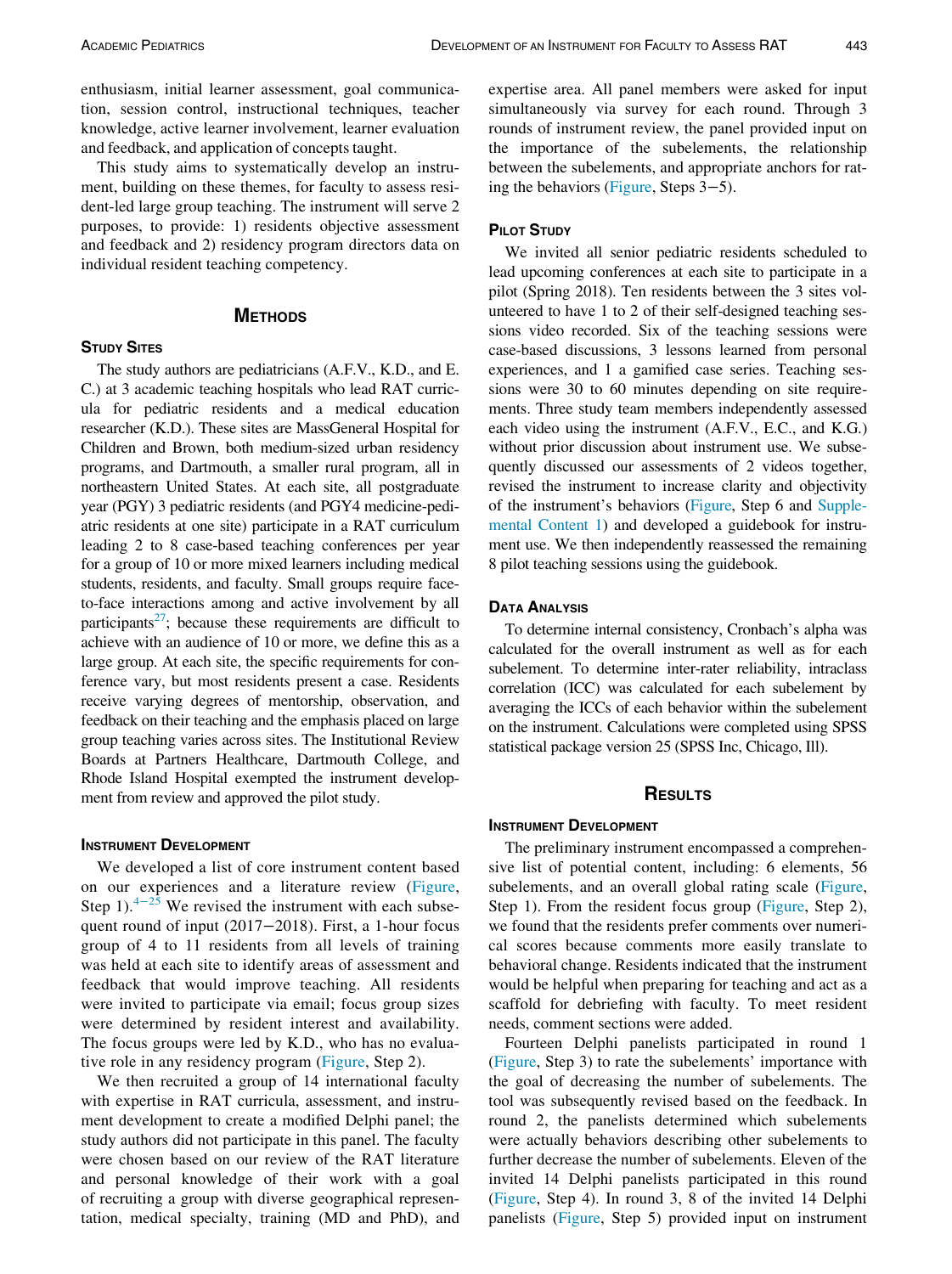<span id="page-2-0"></span>

Figure. Steps taken by the study authors to develop the assessment instrument during 2017 to 2018.

structure [\(Supplemental Content 2\)](#page-4-0). After this, the instrument had 6 elements, 12 subelements, 37 behaviors with anchors: "not at all," "partially," "consistently," and "as a role model" ([Supplemental Content 3](#page-4-0)).

After applying the instrument independently to 2 of the pilot videos, some behaviors were too subjective to allow for rater agreement. We eliminated 1 subelement and 4 behaviors, leaving a final tool with 6 elements, 11 subelements, and 33 behaviors. The remaining 8 teaching sessions taught by 6 different residents representing all sites were used for the pilot study. The physicians on our team (A.F.V., E.C., and K.G.) independently assessed all 8 sessions using the finalized instrument. From these 24 assessments of 8 teaching sessions, the overall internal consistency of the instrument was excellent (Cronbach's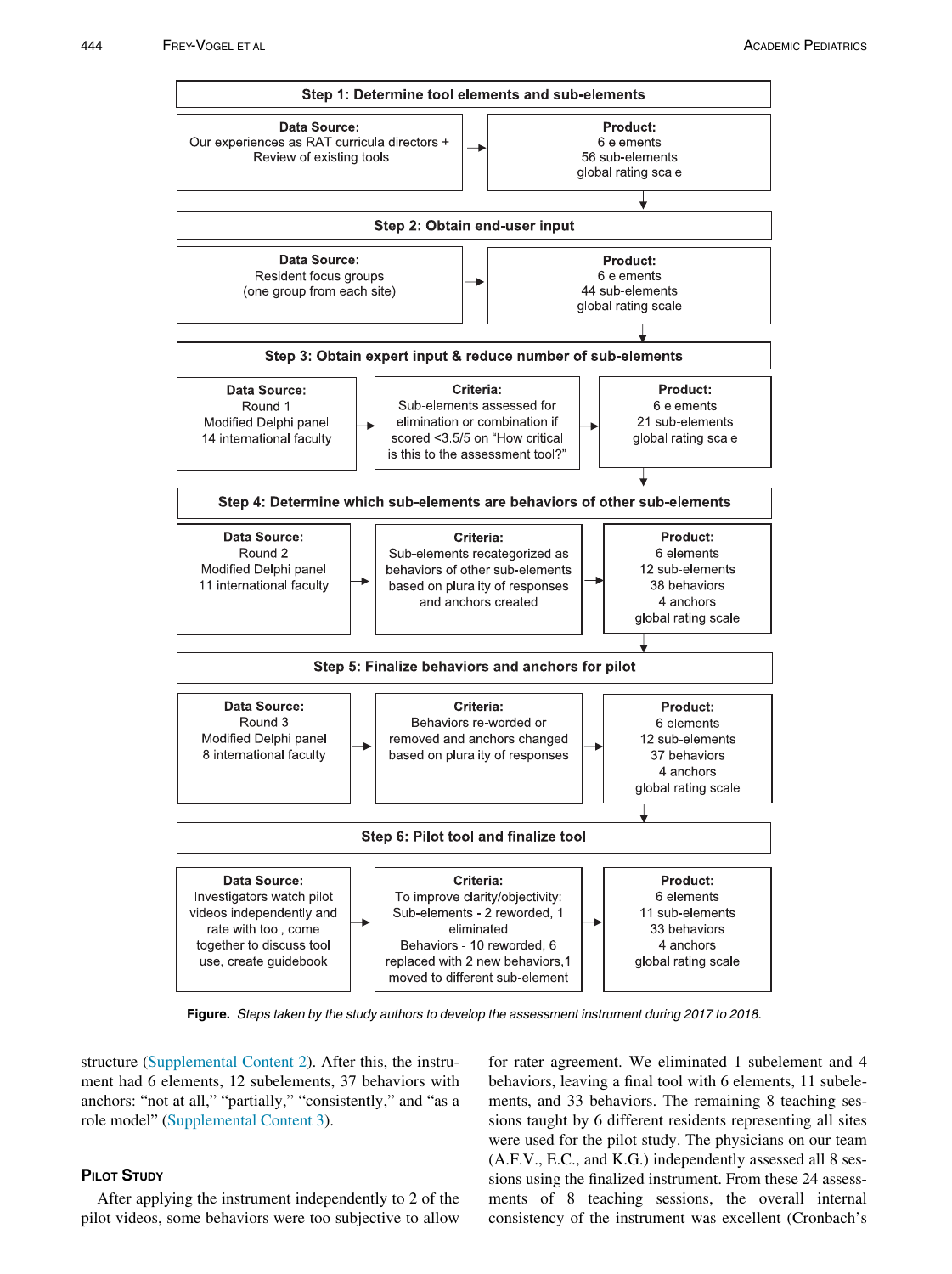Table. Intraclass Correlation of the Items on the Tool and Inter-rater Reliability of the 3 Raters Who Assessed 8 Resident Teaching Videos From All 3 Sites During the Pilot Study in 2018. Measures Calculated Using Cronbach's Alpha and Intraclass Correlation (ICC), Respectively, Where the Average of the ICC for All of the Behaviors Within a Subelement Made up the Subelement's ICC\*

|                                             |                                                                                                                            | Cronbach's |          |                              |
|---------------------------------------------|----------------------------------------------------------------------------------------------------------------------------|------------|----------|------------------------------|
| Element                                     | Subelement                                                                                                                 | Alpha      | ICC      | <b>ICC</b> Interpretation    |
| Learning climate                            | Created a respectful and open climate <sup>a</sup>                                                                         |            | 0.991    | <b>Excellent reliability</b> |
| Learning climate                            | Clearly communicated the important of the topic<br>and encouraged participant engagement<br>throughout the presentation    | .792       | 0.738    | Good reliability             |
| Goals and objectives                        | Set and communicated learner-centered, clear<br>objectives appropriate for the time allotted                               | .943       | 0.800    | <b>Excellent reliability</b> |
| Content of the talk                         | Demonstrated knowledge of the topic and used<br>appropriate references                                                     | .376       | 0.886    | <b>Excellent reliability</b> |
| Content of the talk                         | Tailored presentation level to participants' under-<br>standing of the material                                            | .271       | $-0.345$ | Poor reliability             |
| Promotion of understanding<br>and retention | Explained concepts and interrelationships clearly                                                                          | .616       | 0.783    | <b>Excellent reliability</b> |
| Promotion of understanding<br>and retention | Used effective questioning to promote learning and<br>probed for supporting evidence or participants'<br>thought processes | .777       | 0.929    | <b>Excellent reliability</b> |
| Session management                          | Made efficient use of teaching time with appropriate<br>pace and time spent on each objective <sup>b</sup>                 |            | 0.496    | Fair reliability             |
| Session management                          | Content was logically organized with smooth transi-<br>tions to optimize comprehension and retention                       | .828       | $-0.391$ | Poor reliability             |
| Closure                                     | Summarized key concepts and lessons learned <sup>c</sup>                                                                   |            | 0.378    | Poor reliability             |
| Closure                                     | Explicitly encouraged further learning <sup>d</sup>                                                                        |            | 0.984    | <b>Excellent reliability</b> |

ICC indicates intraclass correlation.

There was no variability across learner or assessor for several behaviors and the internal consistency of the subelements to which they belonged was not calculated for this reason. Those behaviors were:

aUsed respectful and inviting verbal and nonverbal language.

**b**Started and ended session on time.

<sup>c</sup>Determined if the learning objectives were met.

<sup>d</sup>Had participants articulate further learning goals for themselves on the topic.

\*Categories of reliability derived from Cicchetti[28](#page-5-0) where ICC <0.40 is poor reliability, 0.40 to 0.59 is fair reliability, 0.60 to 0.74 is good reliability, and 0.75 to 1.00 is excellent reliability.

alpha .844; Table). Four behaviors and their corresponding subelements were not analyzed because they showed no variance across assessor or teaching session. The ICC was excellent for 6 subelements, good for 1, fair for 1, and poor for 3 (Table). $28$ 

### **DISCUSSION**

We created an instrument with potential for faculty to assess resident-led large group teaching. It was developed based on input from faculty who lead RAT curricula, literature review, resident focus groups, a modified Delphi process with RAT experts, and an instrument pilot. It incorporates themes from previously developed instru-ments in the literature<sup>4-[25](#page-4-0)</sup> with the specific goal of allowing faculty to assess resident-led large group teaching, which was lacking in previously published tools. Further validation studies are needed for use in high-stakes assessment; the instrument provides a framework to help residents plan their teaching and guide feedback.

When utilized in the pilot study, the instrument had overall high internal consistency. Some subelements had lower internal consistency or were not included in the calculations in part due to the lack of variability in scores across assessor and observed teaching session. For example, the section on closure included several behaviors

which no residents performed in the pilot ("determine if learning objectives were met" and "had participants articulate further learning goals for themselves on the topic"). Conversely, other behaviors ("used respectful and inviting verbal and nonverbal language" and "started and ended session on time") were not included in the calculations because they were always accomplished by the residents in the pilot study. These behaviors should be assessed because they are fundamental aspects of teaching, yet their inclusion makes calculating internal consistency difficult. These issues will be assessed in future validity studies. We did not include qualitative feedback in the pilot because its purpose is as formative feedback which was not our purpose with the pilot.

Inter-rater reliability was excellent or good for 7 of the 11 subelements. The low inter-rater reliability for the other 4 elements may be due to: 1) the assessors not undergoing a formal process to develop a shared mental model for instrument use and 2) some instrument behaviors having little variability among assessors or teaching episodes. One instrument with rigorous validity evidence assesses faculty-led large group teaching<sup>[13,29](#page-4-0)</sup>; while initially low, $13$  the ICC improved with creating a shared mental model and behavioral descriptors.<sup>[29](#page-5-0)</sup> Subsequently, novice assessor reliability improved through frame-of-reference (FOR) training, where experts explained their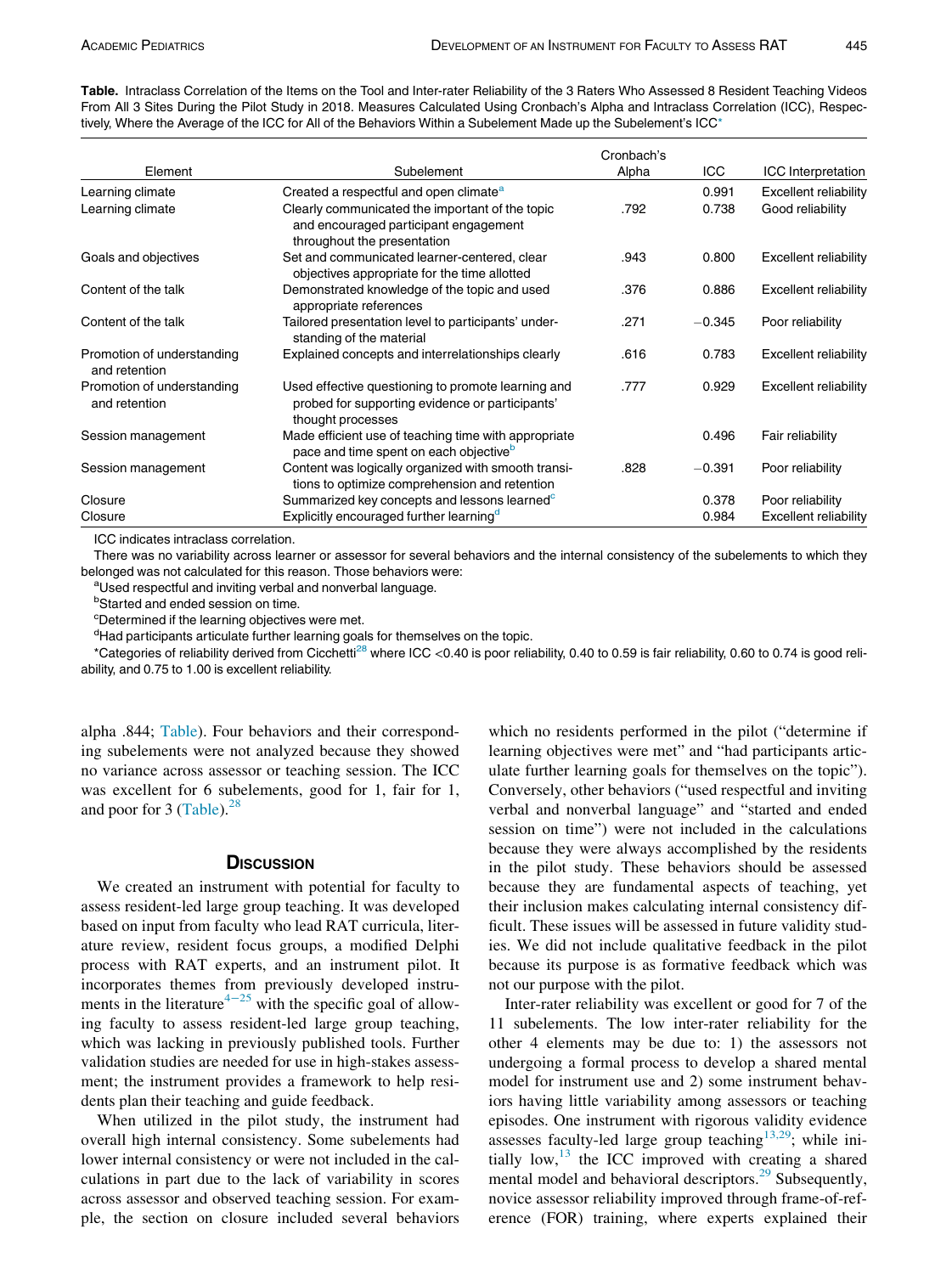<span id="page-4-0"></span>shared mental model and used it to give novices feed-back.<sup>[30](#page-5-0)</sup> FOR training would be a useful technique in training assessors for our instrument.

Our study has several limitations. The assessors developed the instrument, which may have inflated the instruments' internal consistency and ICC in the pilot study. The instrument was not tested outside of academic pediatric settings. However, the teaching behaviors assessed should be applicable to any resident-led large group teaching setting, as evidenced by the recurring themes found in teaching assessment instruments across disciplines.4−<sup>25</sup> The instrument was only piloted on senior residents, who may have less variation in teaching competency than all residents. We also did not conduct a formal qualitative analysis of the focus group data. Furthermore, we did not follow a strict Delphi panel method, but rather summarized the experts' perceptions. We had a reduction in the number of Delphi panel participants with each round which was likely due to the degree of labor required to review the large number of behaviors and work spanning several months.

Our next step is to develop a shared mental model and update our instrument guidebook. Subsequently, we will use a FOR approach to train faculty at our 3 sites. These faculty will assess teaching sessions recorded over the course of a full academic year to determine the instrument's: ICC, internal consistency, and agreement with clinical competency committee assessment of senior residents on the nonreported ACGME pediatric teaching milestone, "Develop the necessary skills to be an effective teacher."<sup>[31](#page-5-0)</sup> Because the instrument remains lengthy, we hope to determine which behaviors are duplicative and could be removed using factor analysis. After refining the tool, we will consider whether a shorter version of the tool could assess less formal teaching, such as on rounds. It will be important to examine resident perceptions of the instrument after its use.

In conclusion, we created an instrument for faculty to assess resident-led large group teaching. Our pilot data demonstrate that our instrument has good internal consistency when used by instrument developers. Without formal rater training, our inter-rater reliability was excellent for over half of the instruments' subelements. With formal rater training, our instrument may enable faculty to assess resident teaching at Miller's highest level and serve as a tool to improve their ability to give feedback on resident teaching and our residents to have a guide for planning their teaching.

### **ACKNOWLEDGMENTS**

The authors wish to thank Virginia Reed, PhD, MS, for her statistical support, the residents who volunteered to participate in our focus groups and to be video recorded for the pilot study, the experts who participated in our modified Delphi panel, the chief residents who video recorded the resident teaching sessions, and our residency program directors for their support. We would also like to thank Jacob Johnson, MD, and Daniel Saddowi-Konefka, MD, for their feedback on an earlier version of this work.

Financial statement: This study was funded by an Association of American Medical Colleges' Northeastern Group on Educational Affairs

collaborative research grant. The PI for this grant was Ariel Frey-Vogel, MD, MAT. The funder had no role in study design, data analysis, collection, or interpretation, in the writing of the manuscript, or in the decision to submit the manuscript for publication.

### **SUPPLEMENTARY DATA**

Supplementary data related to this article can be found online at [https://doi.org/10.1016/j.acap.2019.10.010.](https://doi.org/10.1016/j.acap.2019.10.010)

#### **REFERENCES**

- 1. [Tuck KK, Murchison C, Flores C, et al. Survey of residents](http://refhub.elsevier.com/S1876-2859(19)30436-X/sbref0001)' [atti](http://refhub.elsevier.com/S1876-2859(19)30436-X/sbref0001)[tudes and awareness toward teaching and student feedback.](http://refhub.elsevier.com/S1876-2859(19)30436-X/sbref0001) J Grad Med Educ[. 2014;6:698–703.](http://refhub.elsevier.com/S1876-2859(19)30436-X/sbref0001)
- 2. Accreditation Council for Graduate Medical Education. ACGME Common Program Requirements. Section IV.A.5.c)(8) [https://www.](https://www.acgme.org/Portals/0/PFAssets/ProgramRequirements/CPRs_2017-07-01.pdf) [acgme.org/Portals/0/PFAssets/ProgramRequirements/CPRs\\_2017-07-](https://www.acgme.org/Portals/0/PFAssets/ProgramRequirements/CPRs_2017-07-01.pdf) [01.pdf](https://www.acgme.org/Portals/0/PFAssets/ProgramRequirements/CPRs_2017-07-01.pdf). Published 2017. Accessed January 10, 2019.
- 3. [Miller GE. The assessment of clinical skills/competence/perfor](http://refhub.elsevier.com/S1876-2859(19)30436-X/sbref0003)mance. Acad Med[. 1990;65:S63–S67.](http://refhub.elsevier.com/S1876-2859(19)30436-X/sbref0003)
- 4. [Morrison EH, Boker JR, Hollingshead J, et al. Reliability and valid](http://refhub.elsevier.com/S1876-2859(19)30436-X/sbref0004)[ity of an objective structured teaching examination for generalist](http://refhub.elsevier.com/S1876-2859(19)30436-X/sbref0004) resident teachers. Acad Med[. 2002;77\(August 2001\):S29–S32.](http://refhub.elsevier.com/S1876-2859(19)30436-X/sbref0004)
- 5. [Ricciotti HA, Dodge LE, Head J, et al. A novel resident-as-teacher](http://refhub.elsevier.com/S1876-2859(19)30436-X/sbref0005) [training program to improve and evaluate obstetrics and gynecology](http://refhub.elsevier.com/S1876-2859(19)30436-X/sbref0005) [resident teaching skills.](http://refhub.elsevier.com/S1876-2859(19)30436-X/sbref0005) Med Teach. 2012;34:e52–e57.
- 6. [Busari JO, Scherpbier AJJA, Van Der Vleuten CPM, et al. A two](http://refhub.elsevier.com/S1876-2859(19)30436-X/sbref0006)[day teacher-training programme for medical residents: investigating](http://refhub.elsevier.com/S1876-2859(19)30436-X/sbref0006) the impact on teaching ability. [Adv Health Sci Educ Theory Pract](http://refhub.elsevier.com/S1876-2859(19)30436-X/sbref0006). [2006;11:133–144.](http://refhub.elsevier.com/S1876-2859(19)30436-X/sbref0006)
- 7. [James MT, Mintz MJ, Mclaughlin K. Evaluation of a multifaced](http://refhub.elsevier.com/S1876-2859(19)30436-X/sbref0007) "[resident-as-teacher](http://refhub.elsevier.com/S1876-2859(19)30436-X/sbref0007)" [educational intervention to improve morning](http://refhub.elsevier.com/S1876-2859(19)30436-X/sbref0007) report. [BMC Med Educ](http://refhub.elsevier.com/S1876-2859(19)30436-X/sbref0007). 2006;6:20.
- 8. [Johnson NR, Chen J. Medical student evaluation of teaching quality](http://refhub.elsevier.com/S1876-2859(19)30436-X/sbref0008) [between obstetrics and gynecology residents and faculty as clinical](http://refhub.elsevier.com/S1876-2859(19)30436-X/sbref0008) [preceptors in ambulatory gynecology.](http://refhub.elsevier.com/S1876-2859(19)30436-X/sbref0008) Am J Obstet Gynecol. [2006;195:1479–1483.](http://refhub.elsevier.com/S1876-2859(19)30436-X/sbref0008)
- 9. [Gaba ND, Blatt B, Macri CJ, et al. Improving teaching skills in](http://refhub.elsevier.com/S1876-2859(19)30436-X/sbref0009) [obstetrics and gynecology residents: evaluation of a residents-as](http://refhub.elsevier.com/S1876-2859(19)30436-X/sbref0009)teachers program. Am J Obstet Gynecol[. 2007;196:87.e1–87.e7.](http://refhub.elsevier.com/S1876-2859(19)30436-X/sbref0009)
- 10. [Spooren P, Mortelmans D, Denekens J. Student evaluation of teach](http://refhub.elsevier.com/S1876-2859(19)30436-X/sbref0010)[ing quality in higher education: development of an instrument based](http://refhub.elsevier.com/S1876-2859(19)30436-X/sbref0010) on 10 Likert-scales. [Assess Eval High Educ](http://refhub.elsevier.com/S1876-2859(19)30436-X/sbref0010). 2007;32:667–679.
- 11. [Trujillo JM, DiVall MV, Barr J, et al. Development of a peer teach](http://refhub.elsevier.com/S1876-2859(19)30436-X/sbref0011)[ing-assessment program and a peer observation and evaluation tool.](http://refhub.elsevier.com/S1876-2859(19)30436-X/sbref0011) [Am J Pharm Educ](http://refhub.elsevier.com/S1876-2859(19)30436-X/sbref0011). 2008;72:147.
- 12. [Newman L, Tibbles CD, Atkins KM, et al. Resident-as-teacher](http://refhub.elsevier.com/S1876-2859(19)30436-X/sbref0012) DVD series. MedEdPORTAL[. 2015;11:10152.](http://refhub.elsevier.com/S1876-2859(19)30436-X/sbref0012)
- 13. Newman [LR, Lown BA, Jones RN, et al. Developing a peer assess](http://refhub.elsevier.com/S1876-2859(19)30436-X/sbref0013)[ment of lecturing instrument: lessons learned.](http://refhub.elsevier.com/S1876-2859(19)30436-X/sbref0013) Acad Med. [2009;84:1104–1110.](http://refhub.elsevier.com/S1876-2859(19)30436-X/sbref0013)
- 14. [Ilgen JS, Takayesu JK, Bhatia K, et al. Back to the bedside: the 8](http://refhub.elsevier.com/S1876-2859(19)30436-X/sbref0014) [year evolution of a resident-as-teacher rotation.](http://refhub.elsevier.com/S1876-2859(19)30436-X/sbref0014) J Emerg Med. [2011;41:190–195.](http://refhub.elsevier.com/S1876-2859(19)30436-X/sbref0014)
- 15. [Keller JM, Blatt B, Plack M, et al. Using a commercially available](http://refhub.elsevier.com/S1876-2859(19)30436-X/sbref0015) [web-based evaluation system to enhance residents' teaching.](http://refhub.elsevier.com/S1876-2859(19)30436-X/sbref0015) J Grad Med Educ[. 2012;4:64–67.](http://refhub.elsevier.com/S1876-2859(19)30436-X/sbref0015)
- 16. [Zackoff M, Jerardi K, Unaka N, et al. An observed structured teach](http://refhub.elsevier.com/S1876-2859(19)30436-X/sbref0016)[ing evaluation demonstrates the impact of a resident-as-teacher cur](http://refhub.elsevier.com/S1876-2859(19)30436-X/sbref0016)[riculum on teaching competency.](http://refhub.elsevier.com/S1876-2859(19)30436-X/sbref0016) Hosp Pediatr. 2015;5:342–347.
- 17. [Pettit JE, Axelson RD, Ferguson KJ, et al. Assessing effective teach](http://refhub.elsevier.com/S1876-2859(19)30436-X/sbref0017)ing. Acad Med[. 2015;90:94–99.](http://refhub.elsevier.com/S1876-2859(19)30436-X/sbref0017)
- 18. [Knight C, Windish D, Haist S, et al. The SGIM TEACH program: a](http://refhub.elsevier.com/S1876-2859(19)30436-X/sbref0018) [curriculum for teachers of clinical medicine.](http://refhub.elsevier.com/S1876-2859(19)30436-X/sbref0018) J Gen Intern Med. [2017;32:948–952.](http://refhub.elsevier.com/S1876-2859(19)30436-X/sbref0018)
- 19. [D](http://refhub.elsevier.com/S1876-2859(19)30436-X/sbref0019)'[Eon MF. Evaluation of a teaching workshop for residents at the](http://refhub.elsevier.com/S1876-2859(19)30436-X/sbref0019) [University of Saskatchewan: a pilot study.](http://refhub.elsevier.com/S1876-2859(19)30436-X/sbref0019) Acad Med. 2004;79:791– [797.](http://refhub.elsevier.com/S1876-2859(19)30436-X/sbref0019)